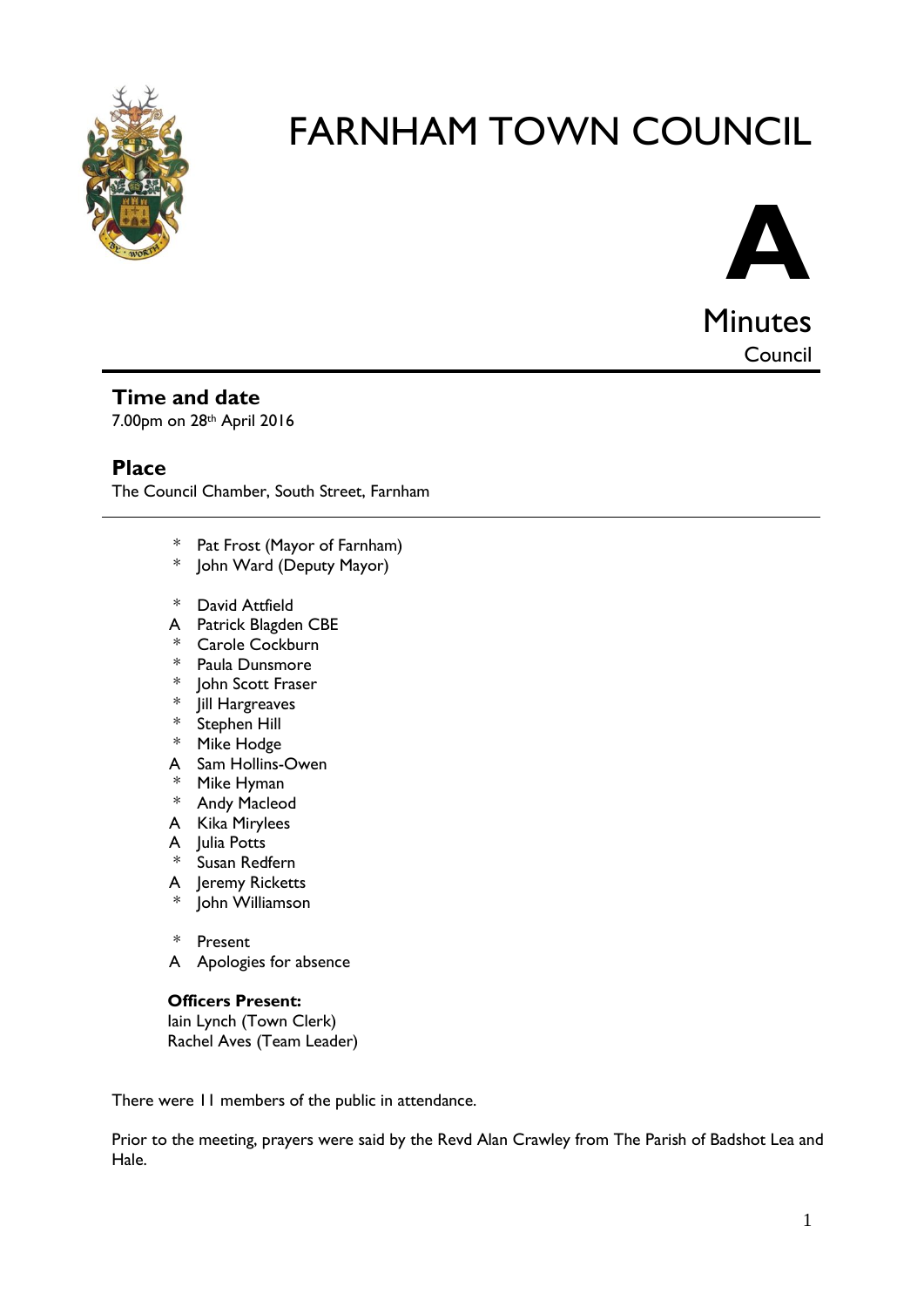#### C181/15 **Unveiling of a Portrait of Her Majesty The Queen**

The Mayor unveiled a new portrait of HM The Queen, which Her Majesty had graciously signed, to hang in the Council Chamber. The Mayor reported that as part of the Queen's 90th Birthday Celebrations she had lit a Beacon at Farnham Castle and planted a tree in Gostrey Meadow.

#### C182/15 **Apologies for Absence**

Apologies were received from Cllrs Blagden, Hollins-Owen, Mirylees, Potts, and Ricketts.

#### C183/15 **Declarations of interests**

Apart from declarations of personal interest by councillors who were dual or triple hatted by virtue of being elected to Waverley Borough Council or Surrey County Council, Cllr Attfield declared an interest in relation to planning application 2016/0566.

#### C184/15 **Minutes**

The Minutes of the Farnham Town Council Meeting held on Thursday 10<sup>th</sup> March 2016 were agreed for signature by the Mayor as a correct record.

#### C185/15 **Questions and Statements by the Public**

i) Mr Mark Westcott referred to proposals by Waverley Borough Council to overturn the Covenants in connection with the Memorial Sports Ground Deed of Gift, and concerns that it might also attempt to use their powers to appropriate the land under some useful legislation called "Appropriation for planning purposes". Mr Westcott said that in exploring options to remove Farnham Town FC to Weydon Lane, it seemed that the Borough Council was trying to show that the Memorial Ground was no longer required for the purposes for which it was used immediately prior to any appropriation. Mr Westcott asked what active measures Farnham Town Council was taking to ensure the community did not lose the Memorial Sports Ground in its present location to any use other than sports and the purposes for which it was intended and set out in the Deed of Gift?

In response, the Mayor said the question would stand referred to the Strategy & Finance Working Group.

ii) Mrs Celia Sandars noted that Waverley Planning Officers had recently given a screening opinion to Crest Nicholson Sainsbury's (CNS), Waverley's partner in the East Street/Brightwells development, that the Sewer Diversion Work part of the Brightwells scheme is not EIA development. Mrs Sandars said this apparently minor technical decision had potentially major consequences for Farnham residents. She noted that Farnham Town Council had objected to the screening opinion application in the interests of the town's residents but that Waverley, as the planning authority, ruled in CNS's favour although as both landowner and CNS's development partner Waverley had the power to prevent this happening. Waverley had demonstrated very poor judgement providing a major financial advantage to the developer at public expense and should have strongly advised CNS not to submit the screening opinion application or allow this evasion of its own planning decisions. Mrs Sandars asked if Farnham Town Council would write to the Waverley Executive requesting that, in the interests of Farnham residents and to prevent damage to its own reputation, Waverley inform CNS that it could not allow this abuse of the planning system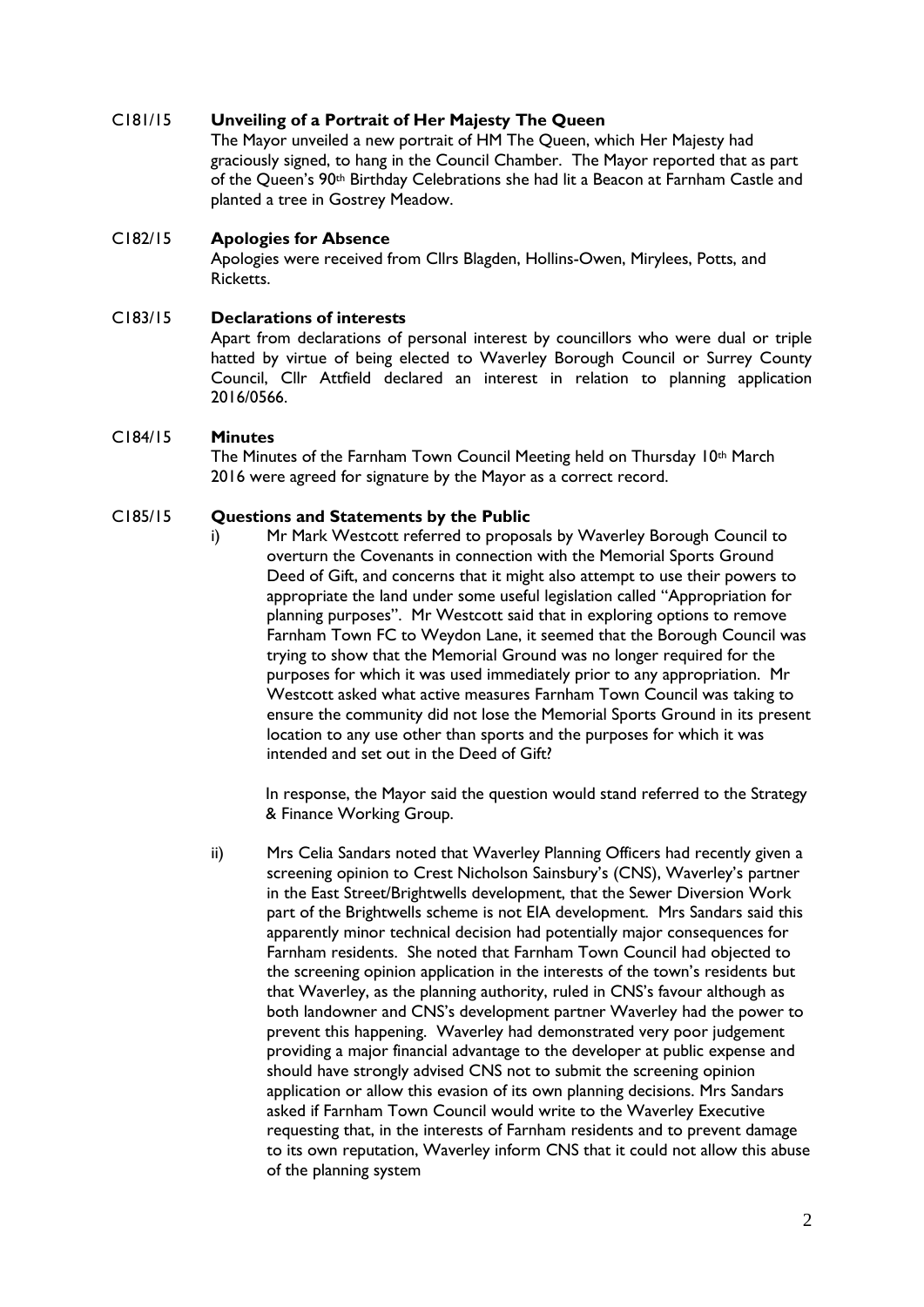In response Cllr Ward said that the question had a number of facets including the Environmental Impact Assessment and whether the developer was being accorded a financial advantage. Cllr Ward hoped Mrs Sandars would agree that there were pertinent recommendations being made by the Strategy & Finance Working group to Council.

#### C186/15 **Town Mayor's Announcements**

The Mayor said this was her last Council Meeting as Mayor and that she had had a busy year. The year would be concluding with an historic occasion – the commemoration of the 100th anniversary of the first two minute silence that had taken place in Castle Street on 10th May 2016.

The Mayor thanked all members of Council for their kindness and how they had reacted during the year.

#### C187/15 **Questions by Members**

Cllr Hyman raised the question of the paramics modelling by Surrey County Council of the Royal Deer junction. He requested, following points made at the Annual Town Meeting of electors, that a presentation of the modelling be presented to Council. In response, the Mayor advised that she was aware of the concern outlined by Mr Hyman and would ensure that Surrey was asked for details of the modelling that had already taken place.

#### **Part 1 – Items for Decision**

#### **Community Enhancement Working Group**

C188/15 Cllr Hill introduced the notes of the Community Enhancement Working Group meeting held on 16th March 2016, at Appendix B to the Agenda. He said that the launch of the 2016 In Bloom campaign at Forest Lodge Garden Centre had gone extremely well and everyone looking forward to 2016. Cllr Hill reported that the Community Group had started to improve the East Street flower bed opposite Papa Johns and that attempts to improve the alleyways in town were continuing. The Community Toilet Scheme had attracted a number of businesses and a meeting to plan the launch of the scheme was taking place shortly.

> Cllr Attfield noted that the Blooming Litter Pickers project was great and he had never seen Badshot Lea looking so good.

Cllr Fraser asked whether the Brightwells area, which was looking very neglected, could receive some extra attention. In response, Cllr Hill said he would see if any additional resource was available.

#### **Cemeteries and Appeals Working Group**

C189/15 Cllr Cockburn introduced the report of the Cemeteries and Appeals Working Group held on 14th April at Appendix C to the Agenda. Although there were no specific recommendations for Council, Cllr Cockburn drew attention to the exempt Annex which outlined how an appeal had been resolved. She also referred to the discussions that had taken place to evolve the services that were offered to bereaved customers and the initial consideration on columbaria that would be followed up with a report to a future meeting.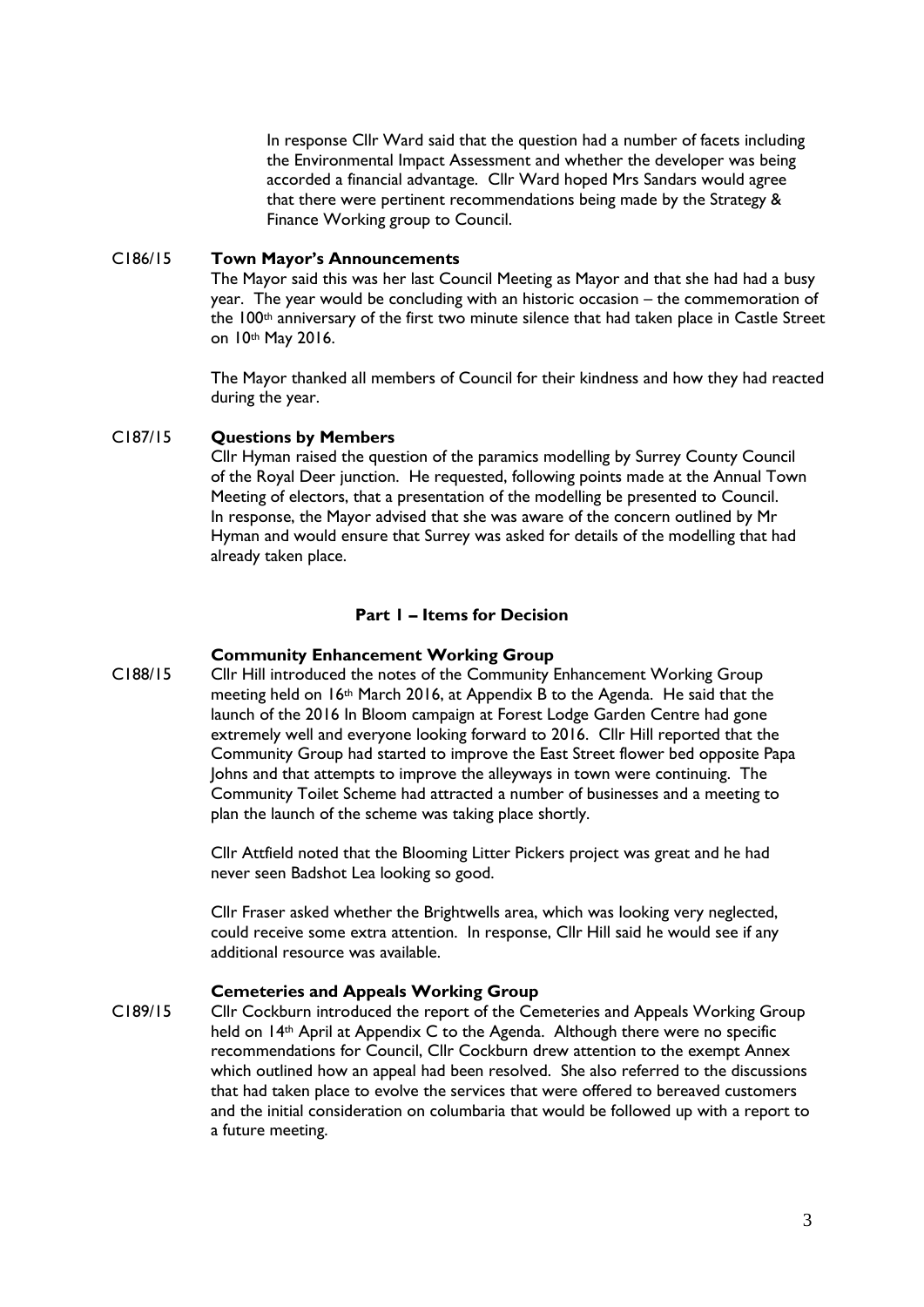#### **Strategy and Finance Working Group**

- C190/015 Cllr Ward introduced the report of the Strategy & Finance Working Group held on 19th April at Appendix D to the Agenda. He began by complimenting Cllr Ricketts on doing a wonderful job in following up on the problem of unsightly bins in the town. With combined efforts, a suitably secluded place had been found to move the bins to and it appeared that the waste disposal companies were supportive of the potential solution. Further work would continue.
- C191/15 Cllr Ward referred to discussion on the potential difficulties for residents over the possible withdrawal of the Meals on Wheels Service. The Strategy & Finance Working group was not recommending replacing funding but thinks that Farnham Town Council should facilitate options with schools, public houses and care homes if appropriate.

Cllr Cockburn advised that Waverley Borough Council was carrying our an in-depth review and that the Town Council should liaise with the Borough Council. In response, Cllr Fraser stressed that every effort should be made for the Borough Council to come to a decision as quickly as possible. He was concerned that the Royal Voluntary Service had already sent letter to its customers and volunteers saying that the service may cease in September.

#### After further discussion, **It was RESOLVED** *nem con* **that: Farnham Town Council:**

- **i) supports the continued provision of a daily visit for people in receipt of Meals on Wheels;**
- **ii) offers to support a solution in discussion with RVS, principal authorities and others to ensure a service is continued**.
- C192/15 Cllr Ward reported on discussion by Strategy & Finance on the Motion passed at the Annual Town Meeting of Electors. Broadly Farnham Town Council supports the regeneration of what was once called the "East Street Area of Opportunity" but had previously expressed a number of concerns about how the project was being handled. It was a matter of record that FTC opposed the Compulsory Purchase Order for the Marlborough Head which was eventually granted as the developers claimed that the retail space was needed to make the project viable.

Cllr Ward said that the Strategy & Finance Working group sympathised with the concerns expressed by its citizens about the continual use of NMAs (Non Material Amendments) which seem to have dramatically altered the approved project and understood concerns that this may have financially advantaged the selected developer. However, the Working Group felt that an open-ended financial commitment to support legal action was not appropriate at this stage, but considered that the Town Council should take Counsel's Opinion as to whether due process had been followed. Cllr Ward added that being well aware that Counsel's opinions were often coloured by the way the question was formulated, the Town Council should use a solicitor experienced in these matters as an adviser to ensure that it obtained the desired information in an unbiased manner.

Cllr Ward concluded his introduction by saying that the Working group also thought that the proposed Sewage and other works which would bring considerable disruption to Farnham should be the subject of an EIA (Environmental Impact Assessment).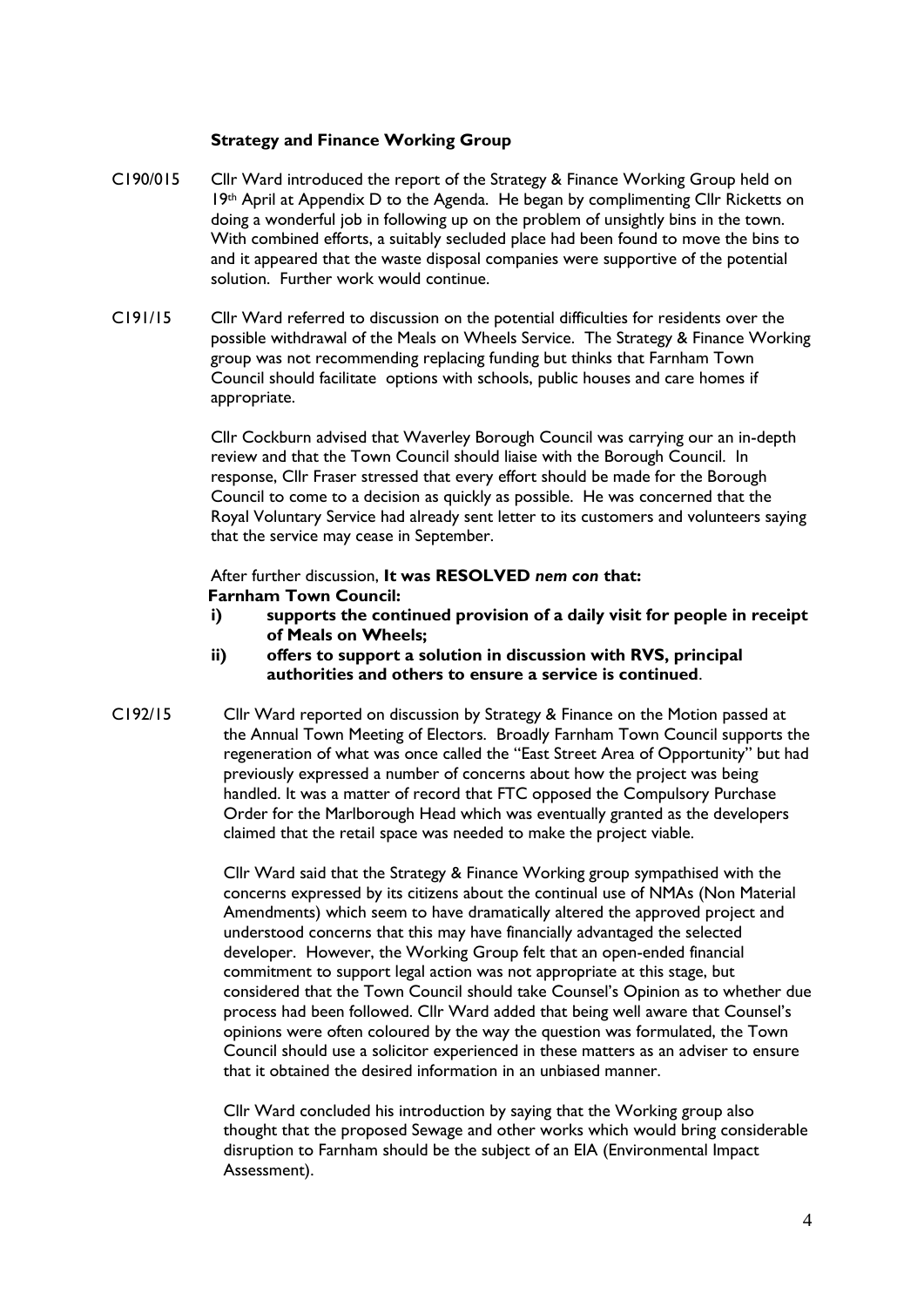Cllr Williamson agreed with everything said by Cllr Ward, underlining how important it was for the Council to be seen to be listening to residents and take on board the points they make – even if they are not always agreed with. He suggested a cap should be put on the level of funding that would be expended at this stage.

Cllr Macleod said he was astonished that this was actually happening; that a developer would be using a device or loophole and that the Borough Council was not using its powers as the landowner or development partner to stop it.

Cllr Hill agreed that a cap should be applied and asked what was an appropriate sum. The Town Clerk advised that the Legal expenses earmarked reserve stood at £20,000 but that Council could adjust the reserves if appropriate. Cllr Ward said he was happy that the initial advice would not exceed the earmarked reserves figure of £20,000 and he proposed this as an additional recommendation, seconded by Cllr Cockburn.

#### **It was RESOLVED by 11 votes to 2 that: Farnham Town Council:**

- **i) Ask the Secretary of State to review the Screening Opinion decision for the moving of the Sewers on the basis that they are for an EIA development and as such an EIA statement is required by legislation;**
- **ii) Take independent legal advice and Counsel's opinion, if required, to clarify: a) whether due process has been followed and b) whether the project had changed so substantially that it was no longer the same project such that it may be advantaging the developer and not now be delivering best value for money for the taxpayer; and**
- **iii) The funding for the initial advice should not exceed the earmarked reserves figure of £20,000**
- C193/15 Cllr Ward reported on the detailed discussions on the provisional 2015/16 outturn. Income had been 105% of target and as such there was a healthy outturn with a small surplus rather than a deficit for the year. As such the Working Group had reviewed the earmarked reserves and made a number of adjustments. One outstanding debtor (£750) had been agreed for write off although the debt would continue to be pursued. The monthly direct debits and standing orders had been reviewed for 2016/17 and the impact of the new Practitioners Guide had been considered.
- C194/15 Cllr Ward advised that the Code of Corporate Governance had been reviewed and was attached at Appendix H for the Council's approval.

#### **It was RESOLVED** *nem con* **that the Code of Corporate Governance be adopted.**

C195/15 Cllr Cockburn provided an update on the work of the Infrastructure Planning Group advising that the intention for the Regulation 15 Consultation Draft in May assumed no changes to National Guidance and that there would be no additional factors emerging from Waverley Borough Council. The Transport Plan was still awaited and the Borough Council was now consulting on its latest Avoidance Strategy which was essential to getting the Neighbourhood Plan adopted. Farnham was pressing for an early date for adoption by Council and hoped it may be June although this was dependent on co-operation from Waverley.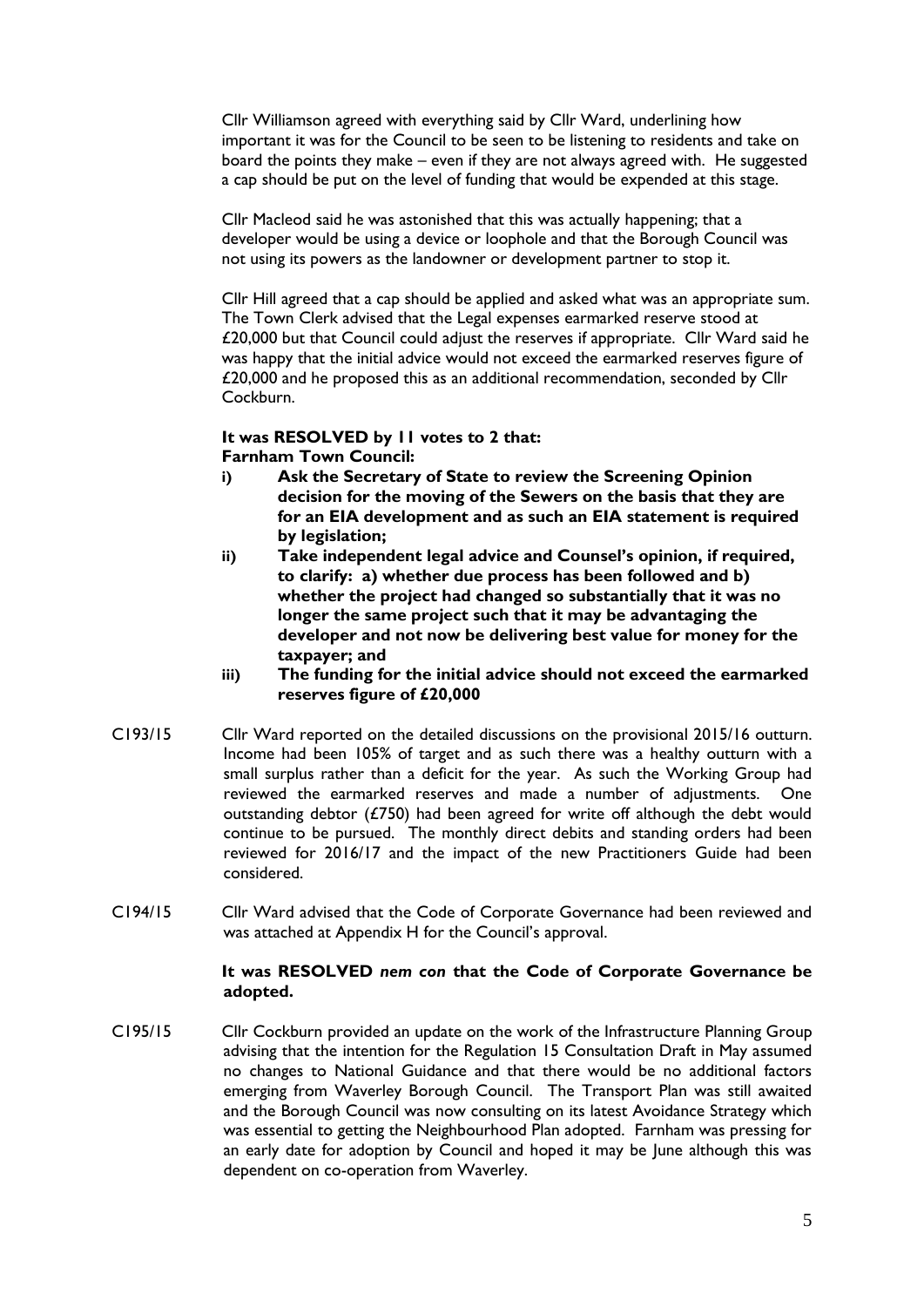C196/15 Cllr Ward advised that Planning Permission had been received for the Hale Chapels project and fundraising was now starting. It was noted that the Surrey County Council Leader's Fund was open and application for up to £30,000 had to be made by the mid luly.

#### **Planning & Licensing Consultative Group**

- C197/15 Cllr Ward introduced the minutes of the Planning & Licensing Consultative Group held on 21st March 2016 and 4th, and 18th April 2016 at Appendices E, F and G to the Agenda.
- C198/15 Cllr Attfield asked that the Council referred back application 2016/0566 as it seemed out of character with the area. This was agreed.

Upon clarifying the situation, although Councillor Attfield had not received a Neighbour Notification regarding the development he was advised that it could be considered that he had interest and as such he made a pecuniary declaration of interest in the matter.

C199/15 Cllr Cockburn made a plea that all ward members took the same level of concern as Cllr Attfield for applications in their own wards. He always reviewed applications and made comments even if he was unable to attend meetings.

#### C200/15 **Motion from Annual Town Meeting**

Cllr Ward advised that he thought the Motion had already been thoroughly considered and he hoped the electors would be content with the decisions made by Council. With permission from the Mayor, the mover of the Annual Town Meeting Motion, Mr David Beaman, said that he was satisfied with the debate and the action being taken.

#### **Election to Working Groups 2016/17**

- C201/15 Council noted that Councillors had identified preferences for the Working Groups for 2016/17 in accordance with Standing Order 15 which were attached at Appendx 1, in order of preference for each Working Group as indicated by each councillor. Council then proceeded with appointments to each Working Group in accordance with Standing Order 15.
- C202/15 The Mayor proposed, and it was agreed *nem con* that Council be adjourned in order that each Working Group could appoint its Lead Member to confirm the composition of the Strategy & Finance Working Group.

The full list of appointments to Working Groups is set out at Annex 1.

#### **Appointment of Task Groups**

C203/15 Council agreed that the Task Group be re-established for 2016/17, and the full list of appointments is included in Annex 1 to these minutes.

#### **Appointment of Representatives on Outside Bodies**

C204/15 Council noted that Councillors had given preferences, in accordance with Standing Order 15, for being the Council's representative on External Bodies for 2016/17. Remaining appointments were agreed and the full list is attached at Annex 2 to these minutes.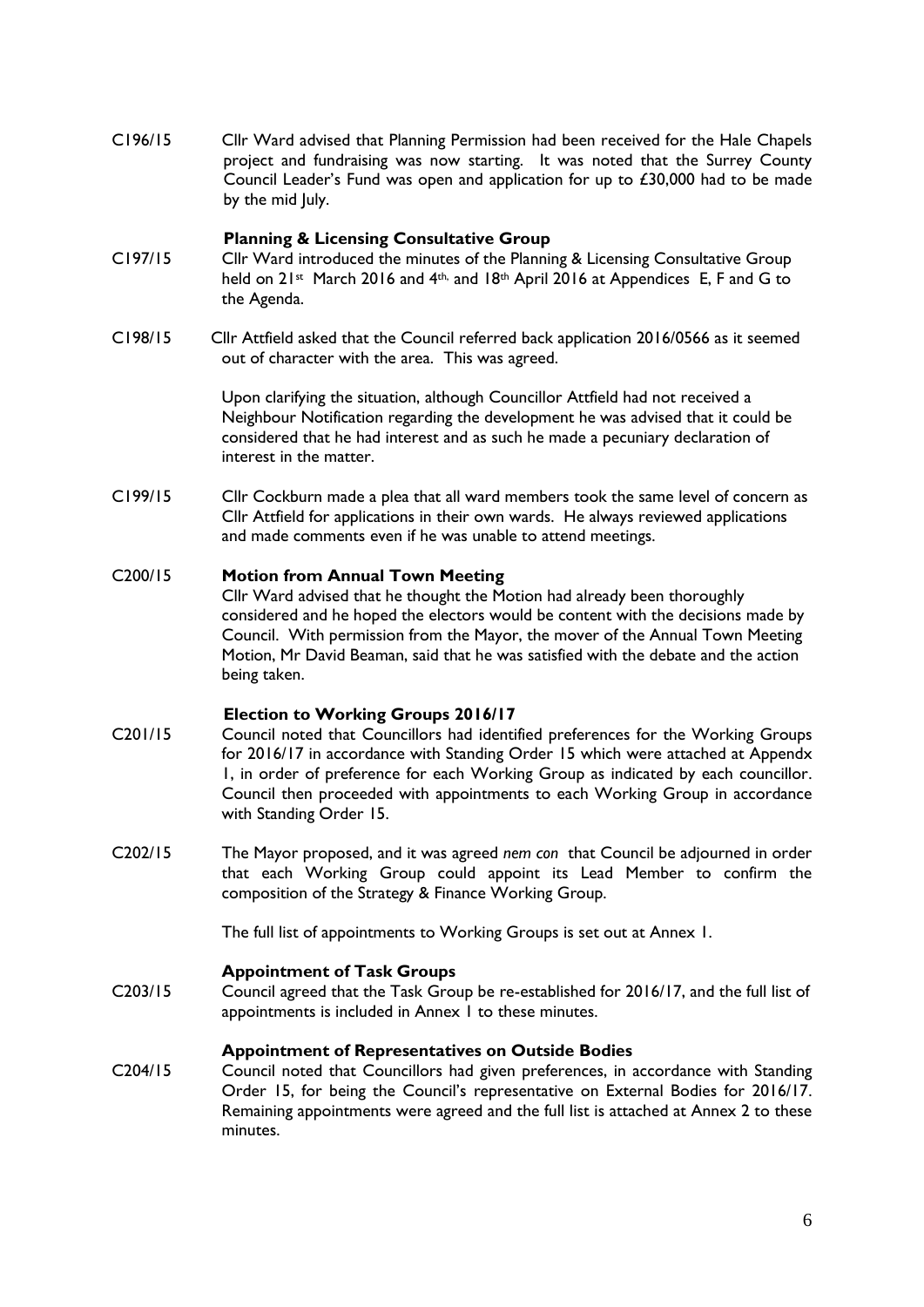#### **Part 2 – Items Noted**

#### C205/15 **Actions under the Scheme of Delegation**

The Town Clerk reported that Porthaven, the developer of the former Plymouth Brethren site had removed hedging and kerbing that was on Council property. As a result, having taken legal advice, the Town Clerk had used delegated powers to erect a fence to re-establish its boundary and protect the Town Council's interests. He advised that further advice was being taken and discussions with the developer would continue to find a mutually agreeable solution.

#### **Reports from Other Councils**

- C206/15 i) Cllr Frost reported on the Surrey County Coiuncil Bus Review and that it was hoped to safeguard what was needed in the Farnham area. She reported that after the distress caused by the potential stopping of Route 65, Stagecoach had agreed that the service would continue indefinitely.
	- ii) Cllr Frost reported that the County Council's new fund for supporting local shopping centres was seeking applications.
	- iii) Cllr Williamson reported that the Waverley Council Meeting held on 19th April had agreed to consult the Town Council and Ward Councillors on the proposals for the Memorial Hall and the possible move to Weydon Lane of the Football Club having allocated £50,000 to undertake a feasibility Study.
	- iv) Cllr Cockburn reported that through the Farnham Area Conservation Management Plan Group funding had been allocated by Waverley Borough Council to remove unsightly railings in the Dyas Yard. It was noted that there was need to identify other projects which could be funded by developer contributions and all councillors were asked to identify potential projects in their wards and advise the Town Clerk. The Town Clerk would obtain an up-to-date list of monies available and projects suggested to circulate to all councillors.

#### C207/15 **Reports from Outside Bodies**

The Mayor advised that she was hosting a 'thank you' reception for local organisations and others who had worked with the Town Council over the past twelve months.

The Mayor took the opportunity of thanking Rachel Aves for the work she had undertaken over the past four years, and in particular what she had done with a wide range of external groups and councillors in progressing the Neighbourhood Plan and the Planning and Licensing Working group in particular. She wished her well on behalf of the whole Council as she moved into a new role in the private sector.

#### C208/15 **Date of next meeting**

Members noted that the next Meeting would be the Annual Meeting and Mayor Making on Thursday 12th May 2016.

The Town Mayor closed the meeting at 8.43pm.

Date Chairman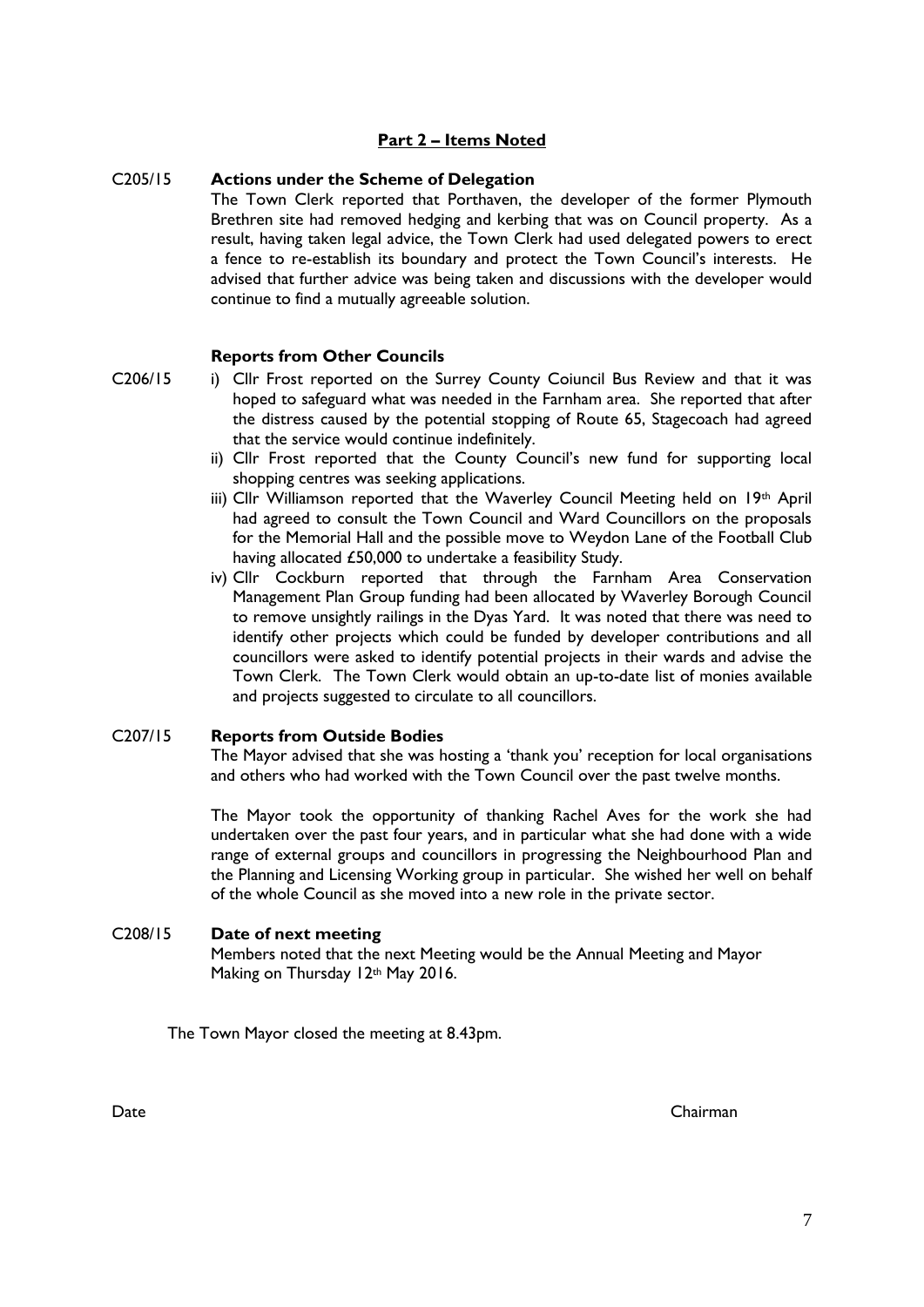

# **WORKING GROUPS 2016/17**

| <b>Working Groups</b>                                                                                                                                      | <b>Membership 2016/17</b>                                                                                                                                       |  |
|------------------------------------------------------------------------------------------------------------------------------------------------------------|-----------------------------------------------------------------------------------------------------------------------------------------------------------------|--|
| <b>Strategy &amp; Finance Working Group</b><br>(6 members plus Lead Members (LM)<br>from working groups not<br>already<br>appointed to this Working Group) | <b>Cllr David Attfield</b><br>Cllr Carole Cockburn<br><b>Cllr Pat Frost</b><br>Cllr Jill Hargreaves<br><b>Cllr Jeremy Ricketts</b><br>Cllr John Williamson      |  |
| Meeting dates in 2015/16.<br>Tuesday mornings at 9.30am.<br>9-10 meetings a year.                                                                          | <b>Plus</b><br>Cllr<br>Stephen<br>Hill<br>(Lead<br>Member<br>Community Enhancement)                                                                             |  |
| <b>Community Enhancement Working</b><br>Group<br>(6 members)<br>Meeting dates in 2015/16.<br>Wednesday mornings 9.30am.<br>4-5 meetings a year             | <b>Cllr Stephen Hill **</b><br>Cllr Mike Hyman<br><b>Cllr Sue Redfern</b><br><b>Cllr Jeremy Ricketts</b><br>Cllr John Williamson<br><b>Cllr Carole Cockburn</b> |  |
| <b>Tourism &amp; Events Working Group</b><br>(6 members)<br>Meeting dates in 2015/16.<br>Tuesday mornings at 9.30am.<br>4-5 meetings a year.               | <b>Cllr Jill Hargreaves **</b><br>Cllr Carole Cockburn<br>Cllr Stephen Hill<br>Cllr Mike Hodge<br>Cllr Andy Macleod<br>Cllr John Williamson                     |  |
| <b>Cemeteries &amp; Appeals Working Group</b><br>(6 members)<br>Meeting dates in 2015/16.<br>Thursday morning at 9.30<br>4-5 meetings a year.              | <b>Cllr Carole Cockburn**</b><br><b>Cllr David Attfield</b><br>Cllr Jill Hargreaves<br>Cllr Sam Hollins-Owen<br><b>Cllr Sue Redfern</b><br>Cllr John Williamson |  |

\*\* Lead Member of Working Group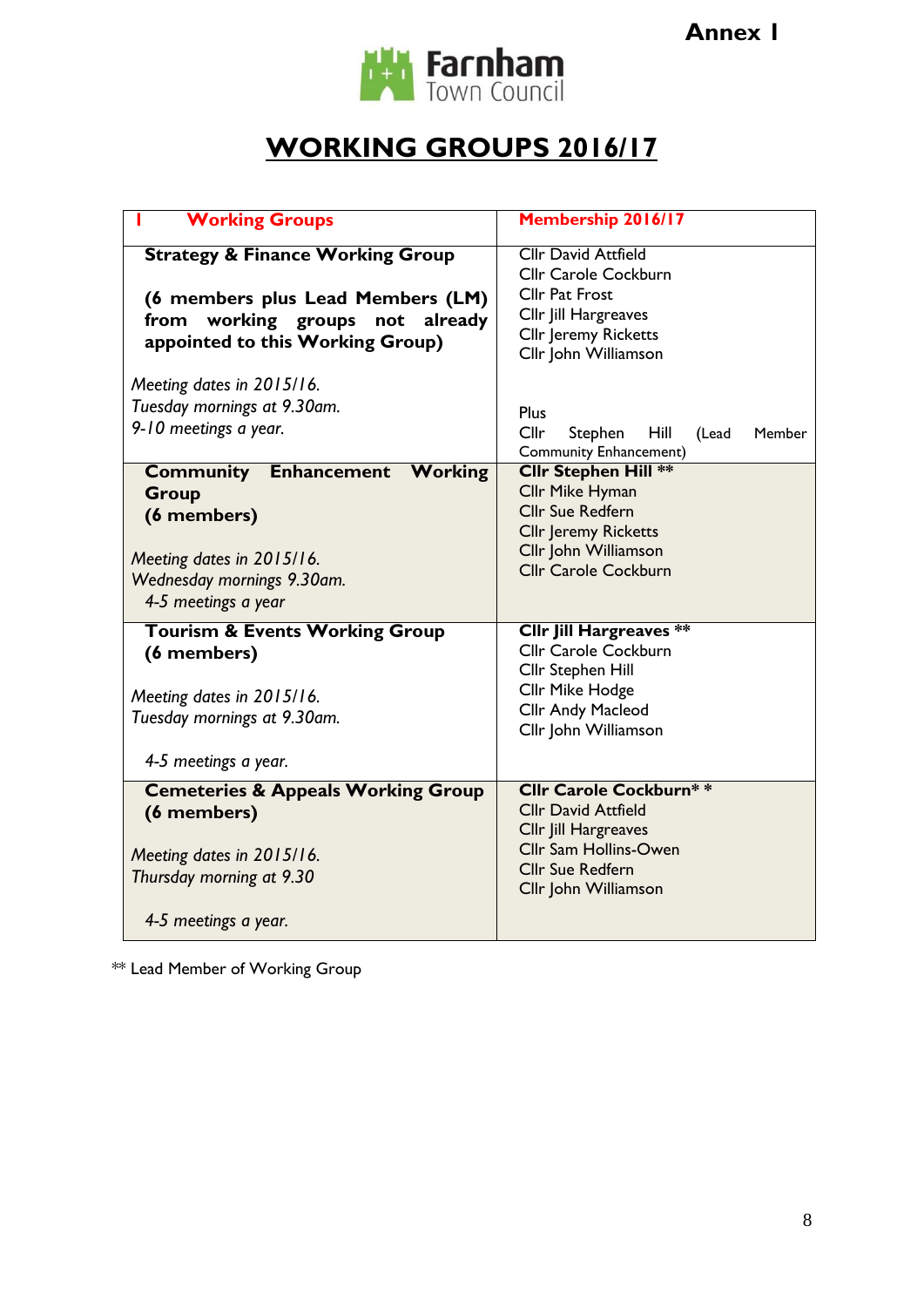| <b>Consultative Group</b><br>$\mathbf 2$                                                                                                                                                             | <b>Membership 2016/17</b>                                                                                                                                                                                                                                                                                                                                          |
|------------------------------------------------------------------------------------------------------------------------------------------------------------------------------------------------------|--------------------------------------------------------------------------------------------------------------------------------------------------------------------------------------------------------------------------------------------------------------------------------------------------------------------------------------------------------------------|
| & Licensing Consultative<br><b>Planning</b><br>Group<br>(9 members – including one from each<br>ward)<br>Meetings in 2015/16 Monday mornings<br>at<br>$9.30$ am<br>Approximately 20 meetings a year. | <b>Cllr Carole Cockburn</b><br>(Bourne)<br>Cllr Paula Dunsmore (Wrecclesham &<br>Rowledge)<br>Cllr J Scotty Fraser<br>(Upper Hale)<br>Cllr Mike Hyman<br>(Hale & Heath End)<br>Cllr Andy Macleod<br>(Moor Park)<br>Cllr Kika Mirylees<br>(Shortheath & Boundstone)<br><b>Cllr Jeremy Ricketts</b><br>(Weybourne & Badshot Lea)<br>Cllr John Williamson<br>(Castle) |

| 3<br><b>Standing Panels</b>                                     | <b>Membership 2016/17</b>                                                                                                                       |
|-----------------------------------------------------------------|-------------------------------------------------------------------------------------------------------------------------------------------------|
| HR Panel (Task Group of Strategy and<br>Finance)<br>(6 Members) | <b>Cllr David Attfield</b><br>Cllr Jill Hargreaves<br>Cllr Stephen Hill<br>Cllr Sam Hollins-Owen<br>Cllr Mike Hyman<br><b>Cllr Andy MacLeod</b> |
| Meets twice a year or as required for specific<br>purposes      |                                                                                                                                                 |

| <b>Services to Farnham Awards Panel</b><br>(Task Group of Council) | Mayor<br>Deputy Mayor<br>Cllr David Attfield |
|--------------------------------------------------------------------|----------------------------------------------|
| Meets twice a year or as required                                  | Cllr Jill Hargreaves<br>Mrs Wendy Craig      |

| <b>Task Groups</b><br>4<br>(Reappointed on an annual basis as<br>required)                  | Membership 2016/17                                                                                    |
|---------------------------------------------------------------------------------------------|-------------------------------------------------------------------------------------------------------|
| <b>Infrastructure Planning Group</b><br>(Task Group of Strategy and Finance)<br>(5 Members) | Cllr Paddy Blagden<br><b>Cllr Carole Cockburn</b><br><b>Cllr Andy MacLeod</b><br>Cllr John Williamson |
| Normally meets on a Friday morning at 10am<br>(5 Members)                                   |                                                                                                       |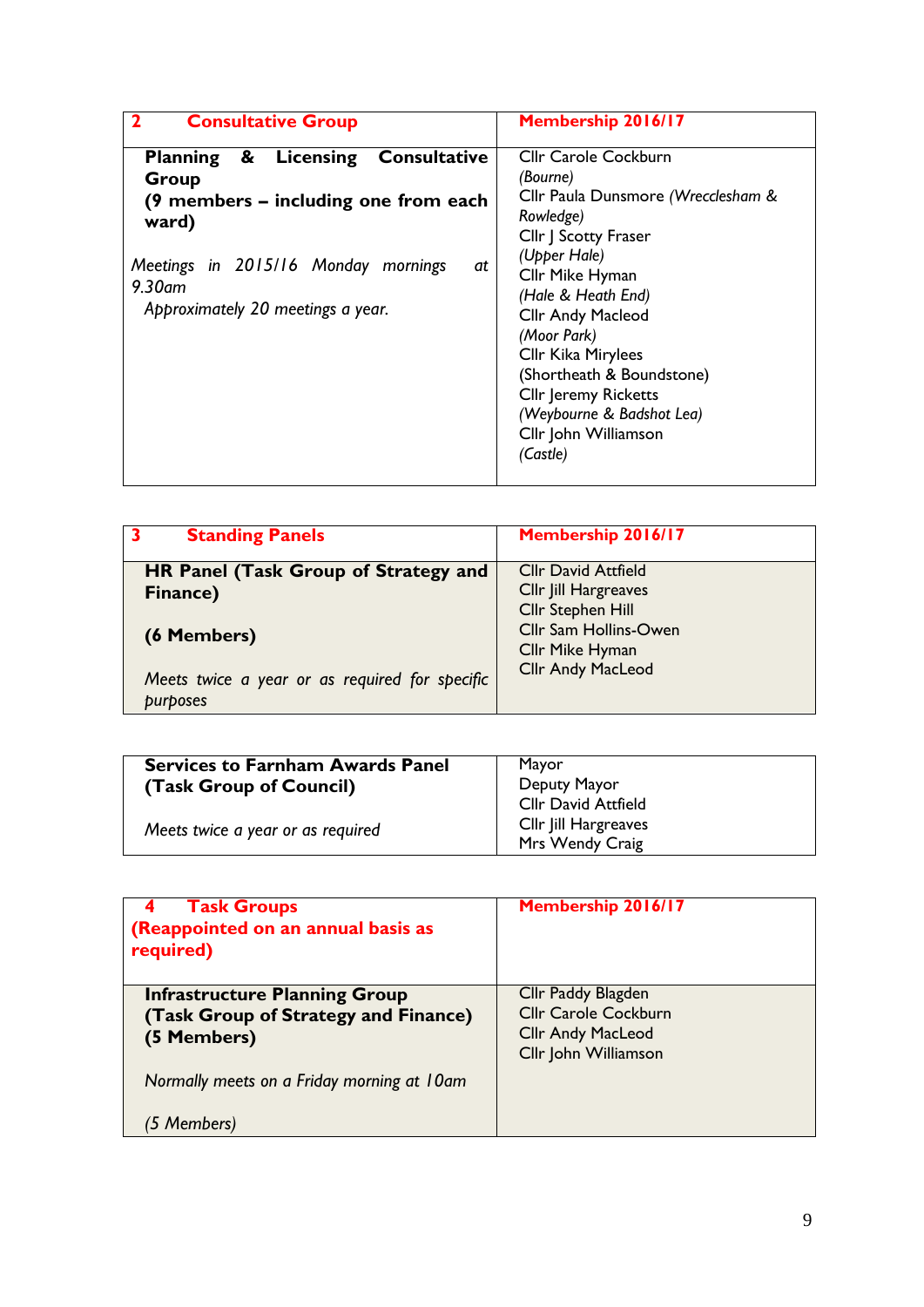| <b>Assets Task Group</b>             | <b>Cllr David Attfield</b> |
|--------------------------------------|----------------------------|
| (Task Group of Strategy and Finance) | CIIr Jill Hargreaves       |
| (3 members)                          | Cllr Sam Hollins-Owen      |

| <b>Cllr Paula Dunsmore</b>  |
|-----------------------------|
| <b>Cllr Scotty Fraser</b>   |
| <b>Cllr Andy MacLeod</b>    |
| <b>Cllr Jeremy Ricketts</b> |
|                             |